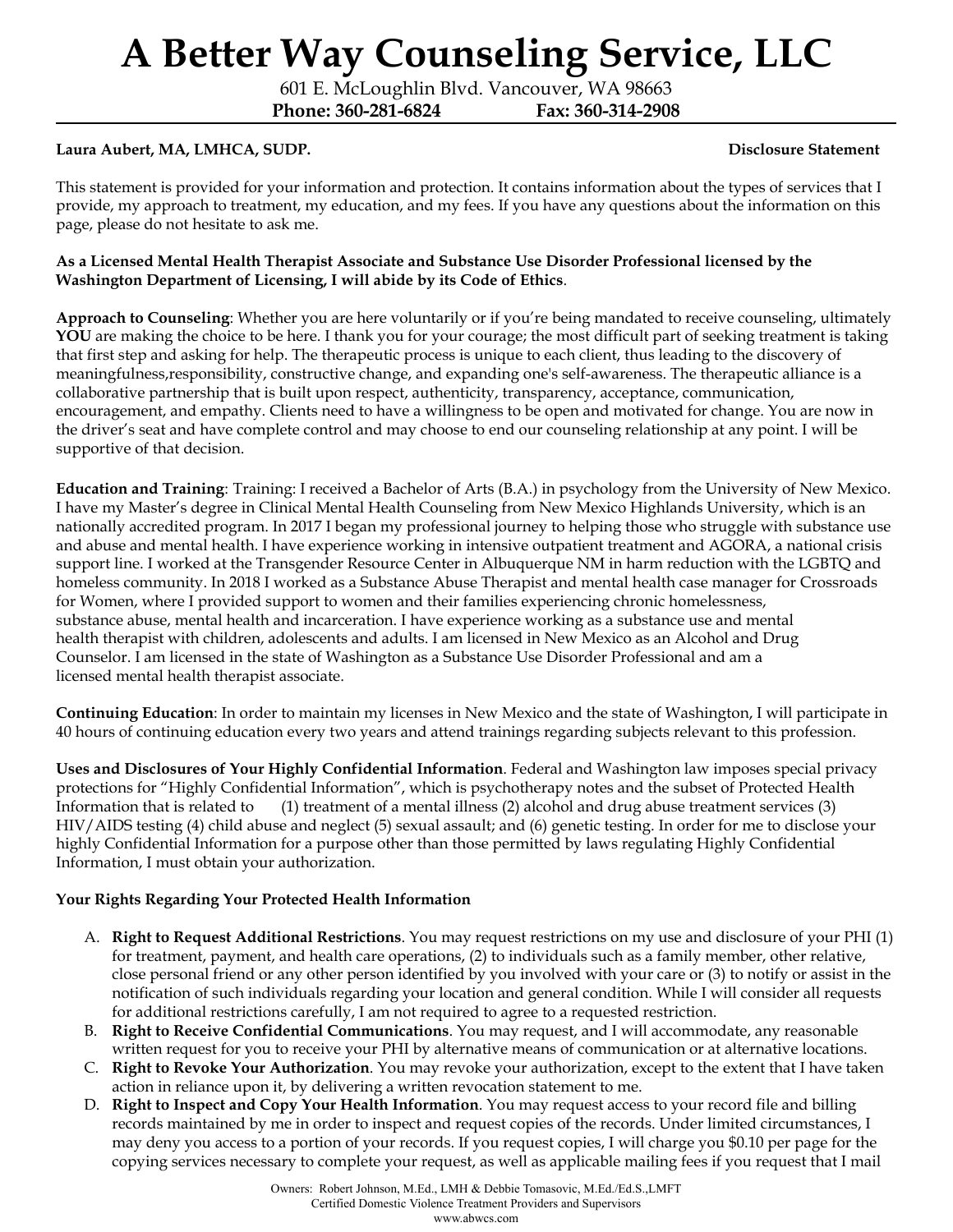601 E. McLoughlin Blvd. Vancouver, WA 98663 **Phone: 360-281-6824 Fax: 360-314-2908**

the copies to you. If you request a summary of your PHI, I will charge you a quoted fee per hour based upon the hourly rate for the time to complete the summary.

- E. **Right to Amend Your Records**. You have the right to request that we amend Protected Health Information maintained in your record file or billing records. I will comply with your request unless I believe that the information that would be amended is accurate and complete or other special circumstances apply. In such cases, I will allow you to place any statements into your chart to accompany the document/statement you wish to amend.
- F. **Right to Receive An Accounting of Disclosures**. Upon request, you may obtain an accounting of certain disclosures of your PHI made by me during any period of time prior to the date of your request provided such period does not exceed seven years after discharge/termination from service. I will charge you \$0.10 per page for the copying services necessary.
- G. **Right to Receive Paper Copy of this Notice**. Upon request, you may obtain a paper copy of this notice.

### **Permissible Use and Disclosure Without Prior Written Consent:**

- A. *Public Health Activities:* I am legally required to disclose your PHI for the following public health activities: (a) to report health information to public health authorities for the purpose of preventing or controlling disease, injury, or disability; and (b) to report child, elderly and disabled persons' abuse and neglect to the Washington Child Protective Services or other government authorities authorized by law to receive such reports.
- B. *Victims of Abuse, Neglect, or Domestic Violence*: If I reasonably believe a you are a victim of abuse, neglect or domestic violence, I may disclose your PHI to the Washington Child Protective Services, the Washington Department of Human Services or other governmental authority, including a social service or protective services agency, authorized by law to receive reports of such abuse, neglect, or domestic violence.
- C. *Judicial and Administrative Proceedings:* I may disclose your PHI in the course of a judicial or administrative proceeding in response to a legal order or other lawful process.
- D. *Law Enforcement Of icials:* I may disclose your PHI to the police or other law enforcement officials as required or permitted by law or in compliance with a court order or a grand jury or administrative subpoena.
- E. *Decedents:* I may disclose your PHI to a coroner or medical examiner as authorized by law.
- F. *Health or Safety:* I am legally required by law to use or disclose your PHI to prevent or lesson a serious and imminent threat to a person's or the public's health and safety. [164.512(j)].
- G. *Specialized Government Functions:* I may use and disclose your PHI to units of the government with special functions, such as the U.S. military or the U.S. Department of State under certain circumstances.  $[164.512(k)]$
- H. *Workers' Compensation:* I may disclose your PHI as authorized by and to the extent necessary to comply with state law relating to workers' compensation or other similar programs. [164.512(l)]
- I. *As required by law:* I may use and disclose your PHI when required to do so by any other law not already referred to in the preceding categories.

If you are not present, or the opportunity to agree or object to a use or disclosure cannot practicably be provided because of your capacity or an emergency circumstance, I may exercise my professional judgment to determine whether a disclosure is in your best interest. If I disclose information to a family member, other relative, or a close personal friend, I will disclose only information that I believe is directly relevant to the person's involvement with your health care.

It is a professional best practice for counselors to engage in either peer-to-peer or professional oversight supervision activities throughout the course of their career. During my supervision meetings I may discuss cases and treatment for the purposes of improving care and/or professional development. If I make reference to my counseling with you, I will do so in a way that disguises your identity and limits disclosure of your PHI. If such a disguise is impossible or undesirable, I will ask you to sign a waiver. If you do not agree to sign, I will not make identifiable reference to you.

### **Financial Terms and Conditions**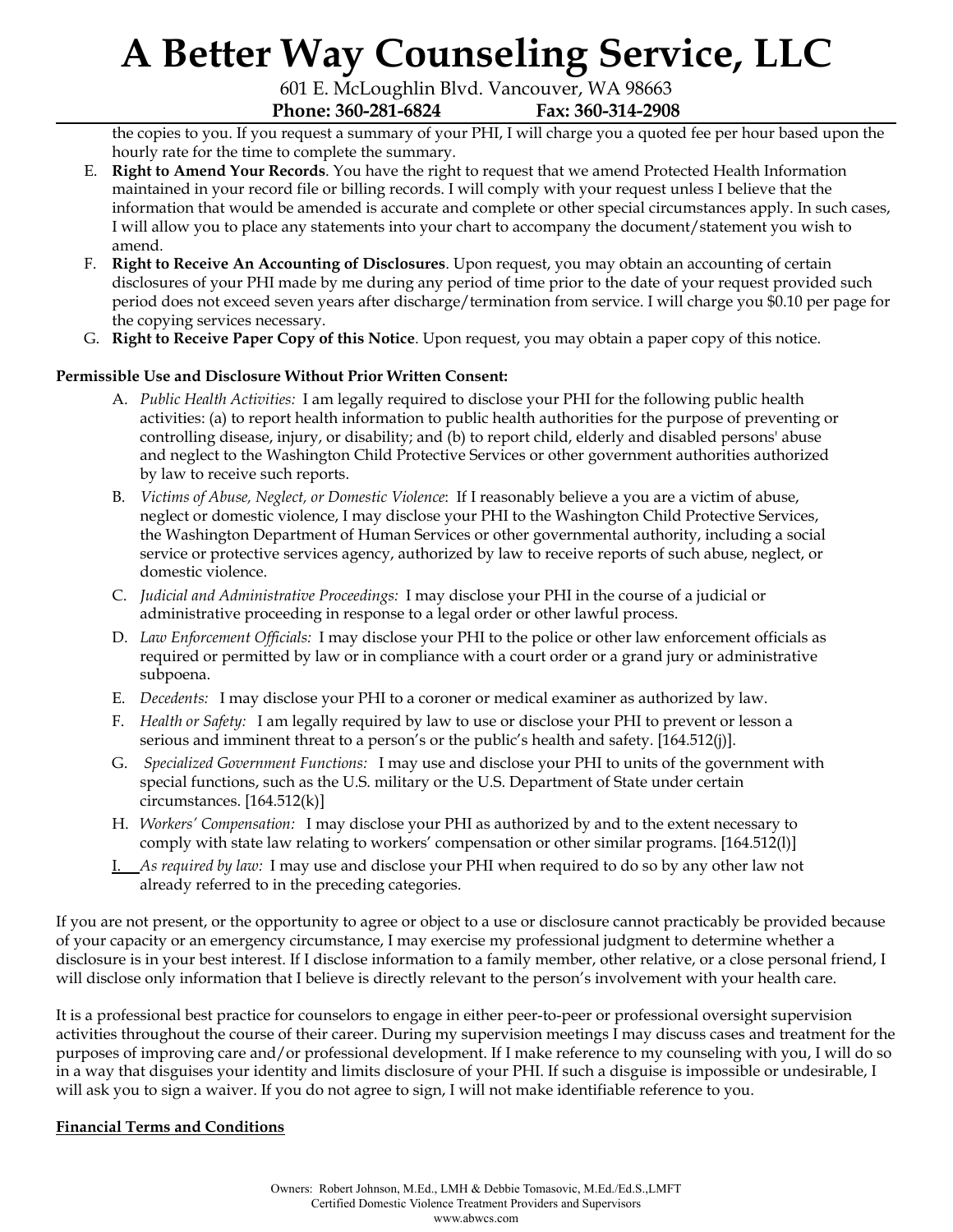601 E. McLoughlin Blvd. Vancouver, WA 98663 **Phone: 360-281-6824 Fax: 360-314-2908**

**Individual Counseling Fees:** The hourly fee for counseling sessions is \$195 and \$250 for couples, with a sliding scale offered upon request. Counseling sessions are 45-50 minutes long. A no show or late cancellation (within less than 24 hours of appointment) will require full fee (insurance rate plus your co-pay/coinsurance or full out of pocket fee) payment unless there is a documented medical emergency. The fee can be waived for other emergencies if the counselor deems it okay.

**Requesting Records:** If you require information from your records, it will be subject to a documentation fee. The clerical fee is \$15. The first 30 pages will be \$0.65 per page; anything above 30 pages will be \$0.50 per page. However, where editing of records by a health care provider is required by statute and is done by the provider personally, the fee may be the usual and customary charge for a basic office visit.

**Court Fees:** If I am legally obligated to testify in court, the subpoenaing party will be responsible for paying my court fees. Those fees are set at the rate of \$200 per hour. This fee will be charged for preparation time (including report or letter writing, filing documents at the court, or returning required calls that pertain to the case), driving time, waiting time, as well as testifying and any attorney fees or costs I incur as a result of the legal action. Please note that additional fees could apply in the event I have to interrupt vacation or personal time in order to appear in court for litigation.

**Default:** Default of the Financial Terms and Conditions of this Agreement occurs when payment is not received within thirty days of when service(s) is provided or when a fee is incurred.

**Event of Default:** In the event of default, we shall have the right to the following remedies, which are intended to be cumulative and in addition to any other remedies provided under applicable law or under this Contract:

- 1. If we incur attorney fees because of a default by Client, Client shall pay all such fees whether or not litigation is filed and all costs related to legal action including without limitation filing fees, court fees, and other service fees.
- 2. Venue for any such action by us shall be in Clark County, Washington.
- 3. If we employ a collection agency to recover delinquent charges, Client agrees to pay all collection agency and other fees, if any, charged to us in addition to other sums payable under this Contract.
- 4. If the collection agency incurs attorney fees because of default by Client, Client shall pay all such fees whether or not litigation is filed and all costs related to legal action including without limitation filing fees, court fees, and service fees.
- 5. Venue for any such action by the collection agency shall be in Clark County, Washington.

### Collection Costs: In the Event of Default of the Financial Terms and Conditions of this Contract, the undersigned **agrees to pay a 35% collection fee and all reasonable attorney fees:**

### **Terms of Consent**

**Referrals**: I recognize that not all conditions presented by clients are appropriate for treatment by this counselor. For this reason, you and/or I may believe that a referral is needed. In that case, I will provide some alternatives including programs and/or people who may be available to assist you. A verbal exploration of alternatives to counseling will also be made available upon request. You will be responsible for contacting and evaluating those referrals and/or alternatives. If for some reason I am not able to continue as your counselor at any time I will try to provide referral options and let you know how to obtain your records.

**Consent to Treatment**: By your signature below, you are indicating 1) that you voluntarily agree to receive mental health assessment and mental health care, treatment, or services, and that you authorize me to provide such assessment and care, treatment, or services as I consider necessary and advisable; 2) that you understand and agree that you will participate in the planning of your care, treatment, or services, and that you may at any time stop treatment or services that you receive through me; 3) that you have read and understood this statement and have had ample opportunity to ask questions about, and seek clarification of, anything unclear to you; and 4) that I provided you with a copy of this statement. By my signature, I verify the accuracy of this document and acknowledge my commitment to conform to its specifications.

**This Agreement is governed by the laws of the State of Washington.**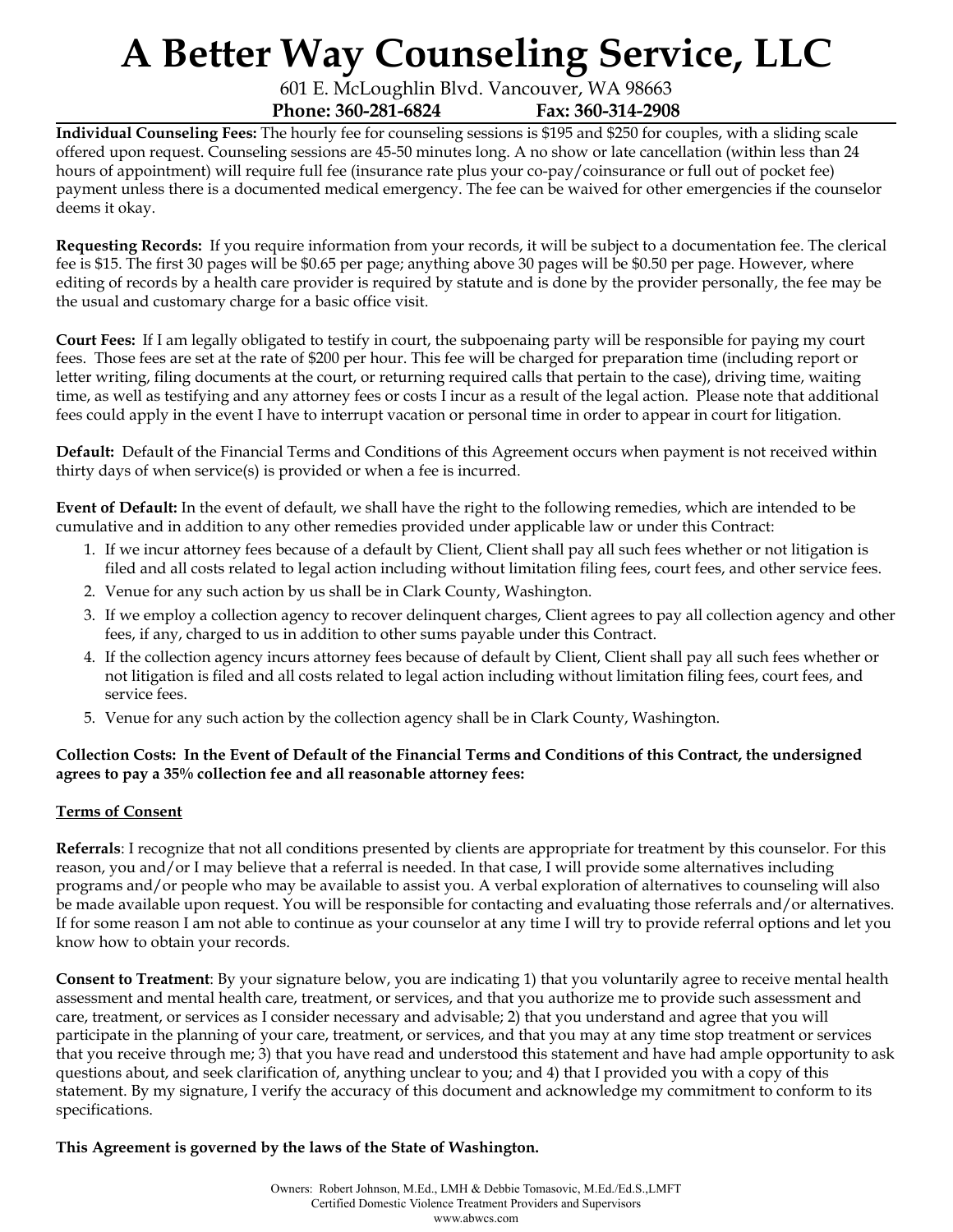601 E. McLoughlin Blvd. Vancouver, WA 98663 **Phone: 360-281-6824 Fax: 360-314-2908**

#### **Washington State Law requires that the following statements be placed in every disclosure statement:**

"Counselors practicing counseling for a fee must be registered or certified with the Department of Health for the protection of the public health and safety. Registration of an individual with the Department does not include recognition of any practice standards, *nor necessarily implies the ef ectiveness of any treatment."*

"The purpose of the Counselor Credentialing Act (Chapter 18.19 RCW) is (A) To provide protection for public health and safety; and (B) To empower the citizens of the State of Washington by providing a complaint process against those counselors who would commit *acts of unprofessional conduct."*

**Severability Clause:** The provisions of this Agreement are separate and divisible, and if any provision hereof should be declared to be void and/or unenforceable, the remaining provisions shall be construed and shall be valid as if the void and/or unenforceable provision was not included in this Agreement.

**Acknowledgment:** I have read and understand the information presented in this disclosure statement, and have been offered a copy of the statement. If the client is a minor, the legal guardian (managing conservator) must sign the statement below.

I require documentation of conservatorship/guardianship. If your conservatorship/guardianship is established by a divorce decree or custody document, you are require to furnish me with a photocopy of the cause page (first page calling out the case), the page specifying conservator(s), and the signature page from the decree or document before clinical services can begin.

#### **Email and Text (SMS) Messaging Informed Consent**

Counseling is a therapeutic relationship between the therapist and client, **NOT** a personal relationship. It is important for you to realize and acknowledge that we have a *professional* relationship rather than a personal one. Please **do not** invite me to social gatherings or ask me to relate to you in any way other than in the professional context of our counseling sessions. I assure you that my services will be rendered in a professional manner consistent with accepted ethical standards.

I understand that all email messages are sent over the Internet and are not encrypted, are not secure, and may be read by others. I understand that my email communications with my therapist will NOT be encrypted and, therefore, my therapist can NOT guarantee the confidentiality and security of any information we send via e-mail. I understand that SMS messages are even less secure than email, and the same conditions apply. I understand that for this reason my therapist has advised me not to send sensitive information via email or SMS message. This includes information about current or past symptoms, conditions, or treatment, as well as identifying information such as social security numbers or insurance identification information.

By signing below, I hereby give permission for my therapist to reply to my messages via email, including any information that my therapist deems appropriate, that would otherwise be considered confidential. I agree that my therapist shall not be liable for any breach of confidentiality that may result from this use of email via the Internet.

I understand that my therapist will limit SMS messages to brief inquiries or responses regarding scheduling. I understand that my therapist may at times email me information about resources that I can use as part of my treatment. I hereby consent to receive such information via email. I understand that e-mail and SMS communication should not be used for urgent or sensitive matters since technical or other factors may prevent a timely answer. I understand that if I use email or SMS to make or request scheduling changes it is my responsibility to confirm that my therapist has received my communication more than 24 hours before the appointment time being changed. If I believe I need a response within 48 hours, I will not use email but will call my therapist. If I do not receive an answer to a routine email or text message within two working days, I understand that I should call my therapist. I understand that all email and SMS communications may be made part of my permanent medical record and would be accessible to anyone given access to those records. I also understand that I may withdraw permission for my therapist to communicate with me via email or SMS by notifying my therapist in writing.